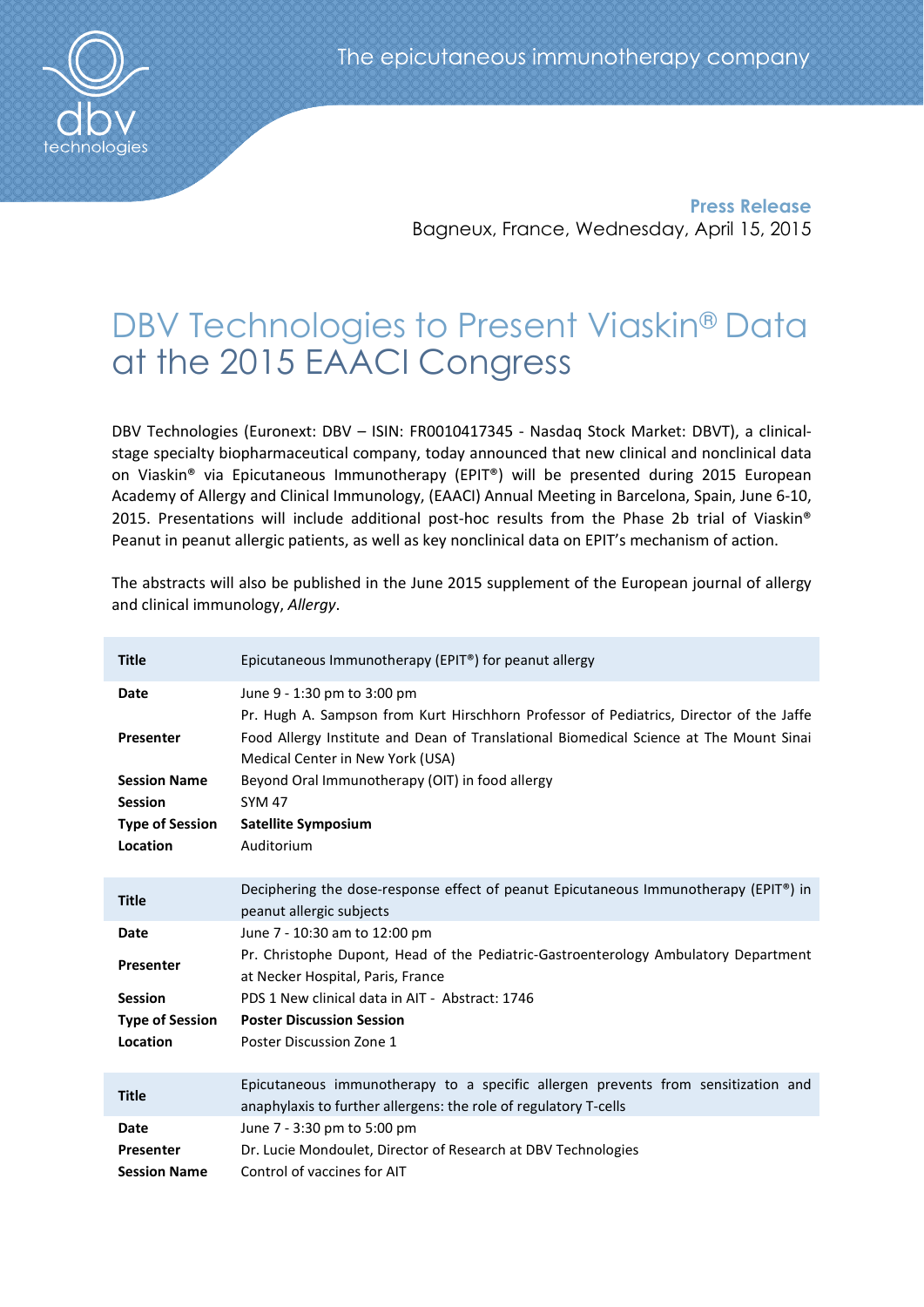

| <b>Session</b><br><b>Type of Session</b><br>Location | Poster Number: 1159, Session Number: OAS 13<br><b>Oral Abstract Session</b><br><b>Room 116</b>                                                                           |
|------------------------------------------------------|--------------------------------------------------------------------------------------------------------------------------------------------------------------------------|
|                                                      |                                                                                                                                                                          |
| <b>Title</b>                                         | Epicutaneous immunotherapy leads to sustainable GATA-3 hypermethylation and Foxp3<br>hypomethylation in peanut sensitized mice                                           |
| Date                                                 | June 8 - 3:45 pm to 5:15 pm                                                                                                                                              |
| Presenter                                            | Dr. Lucie Mondoulet, Director of Research at DBV Technologies                                                                                                            |
| <b>Session Name</b>                                  | Mechanisms of AIT                                                                                                                                                        |
| <b>Session</b>                                       | Number: 1145, Session Number: PDS 19                                                                                                                                     |
| <b>Type of Session</b>                               | <b>Poster Discussion Session</b>                                                                                                                                         |
| Location                                             | Poster Discussion Zone 1                                                                                                                                                 |
|                                                      |                                                                                                                                                                          |
| <b>Title</b>                                         | Larger homing receptor expression on Tregs suggests increased efficacy of epicutaneous<br>compared to oral or sublingual immunotherapy for the treatment of food allergy |
| <b>Date</b>                                          | June 8 - 3:45 pm to 5:15 pm                                                                                                                                              |
| Presenter                                            | Dr. Vincent Dioszeghy, Scientist at DBV Technologies                                                                                                                     |
| <b>Session Name</b>                                  | Mechanisms of AIT                                                                                                                                                        |
| <b>Session</b>                                       | Number: 1073, Session Number: PDS 19                                                                                                                                     |
| <b>Type of Session</b>                               | <b>Poster Discussion Session</b>                                                                                                                                         |
| Location                                             | Poster Discussion Zone 1                                                                                                                                                 |
|                                                      |                                                                                                                                                                          |

DBV will also hold a Corporate Satellite Symposium on June 7 between 5:30 pm and 7:00 pm CET entitled "*Epicutaneous Immunotherapy (EPIT®), a new approach in Food Allergy"*. The symposium program will be uploaded on http://www.professionalabstracts.com/eaaci2015/iplanner/ and will be webcasted live. Details for this event will be posted on DBV's website, www.dbvtechnologies.com.

| Epicutaneous Immunotherapy (EPIT®), a new approach in Food Allergy                        |
|-------------------------------------------------------------------------------------------|
| June 7 - 5:30 pm to 7:00 pm                                                               |
| - EPIT <sup>®'</sup> s Mechanism of Action and preclinical data by Dr Lucie Mondoulet     |
| - EPIT® for Food Allergy as an Alternative Pathway for Oral Tolerance Induction by        |
| Dr Christophe Dupont                                                                      |
| - EPIT® is Effective and Safe to Treat Peanut Allergy: A Multicenter Randomized           |
| Controlled Trial (VIPES) by Dr Hugh Sampson                                               |
| - Viaskin® Milk clinical development plan, and specific focus on Eosinophilic esophagitis |
| (EoE) by Dr Jonathan Spergel, Professor of Pediatrics at the Perelman School of           |
| Medicine at the University of Pennsylvania (USA, Chief of the Allergy Section at the      |
| Children Hospital of Philadelphia                                                         |
| <b>Corporate Satellite Symposium</b>                                                      |
| <b>Room 116</b>                                                                           |
|                                                                                           |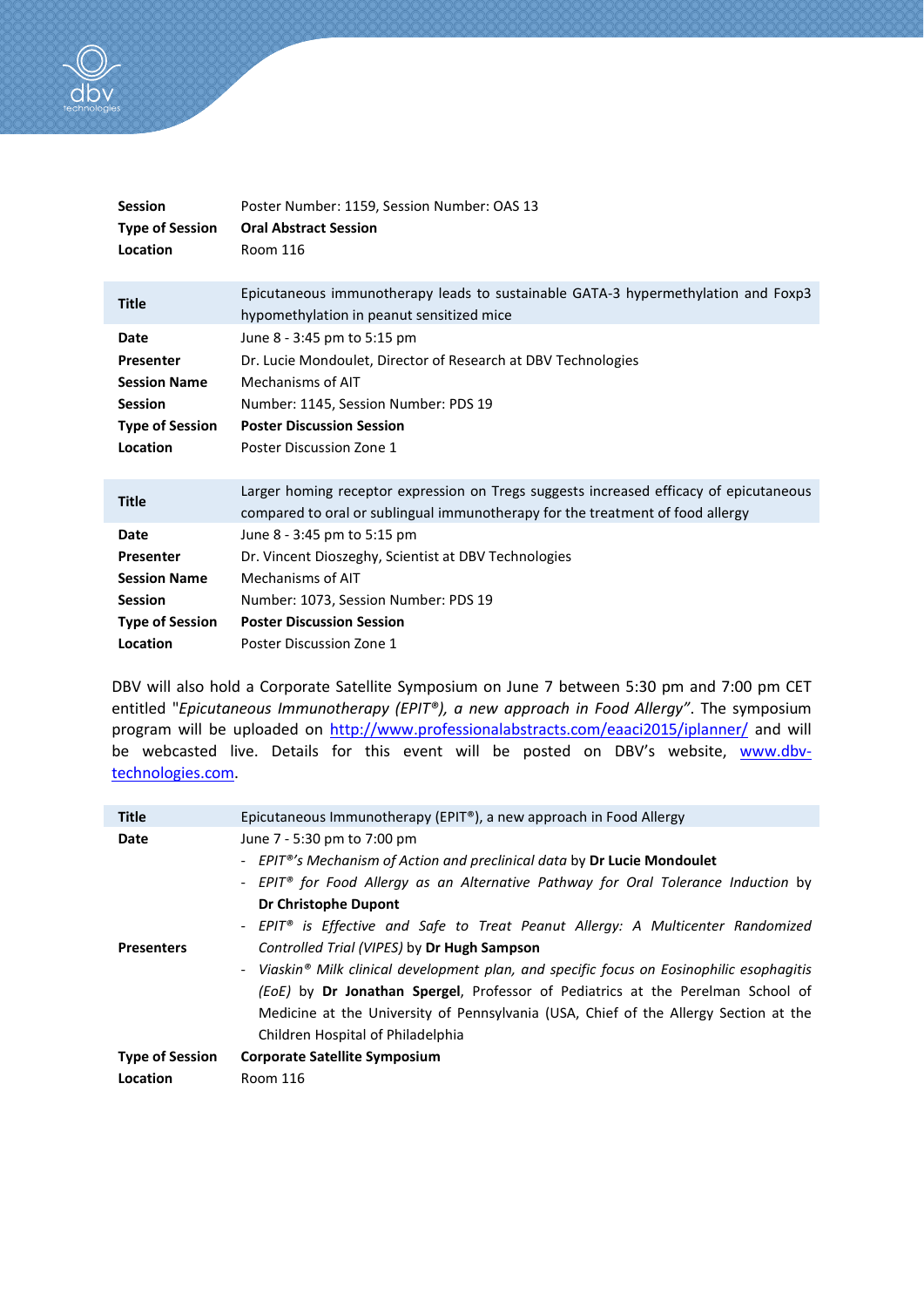

#### About DBV Technologies

DBV Technologies is developing Viaskin®, an innovative new approach to the treatment of allergies – a major public health issue that has been increasing in prevalence. DBV Technologies, incorporated in France in 2002, has developed a proprietary, worldwide-patented technology for administering an allergen to intact skin while avoiding transfer to the blood, and thus considerably lowering the risk of a systemic, allergic reaction in the event of accidental exposure. DBV Technologies is focusing on food allergies, including milk and peanut, for which there are currently no effective treatments. DBV Technologies has designed two products candidates: Viaskin® Peanut and Viaskin® Milk. The clinical development program for Viaskin® Peanut has received Fast Track designation from the US Food and Drug Administration.

DBV Technologies shares are traded on segment B of Euronext Paris (Ticker: DBV, ISIN code: FR0010417345) and on the Nasdaq Stock Market in the form of American Depositary Shares (each representing one-half of one ordinary share) (Ticker: DBVT). For more information on DBV Technologies, please visit our website: www.dbv-technologies.com.

#### Forward Looking Statements

This press release contains forward-looking statements, including statements about the safety and efficacy of Epicutenaous Immunotherapy (EPIT) via Viaskin, including the potential to prevent sensitizations in other allergens, the potential to induce a sustained protection effect and the potential to influence the natural history of allergy. These forward-looking statements are not promises or guarantees and involve substantial risks and uncertainties. In particular it should be noted that these data are preclinical in nature and have not been demonstrated in human subjects. The company's product candidates have not been approved for sale in any jurisdiction. Among the factors that could cause actual results to differ materially from those described or projected herein include uncertainties associated generally with research and development, clinical trials and related regulatory reviews and approvals, the risk that historical preclinical results may not be predictive of future clinical trial results, and the risk that historical clinical trial results may not be predictive of future trial results. A further list and description of these risks, uncertainties and other risks can be found in the Company's regulatory filings with the French Autorité des Marchés Financiers, the Company's Securities and Exchange Commission filings and reports, including in the Company's prospectus filed with the SEC on October 22, 2014 and future filings and reports by the Company. Existing and prospective investors are cautioned not to place undue reliance on these forward-looking statements, which speak only as of the date hereof. DBV Technologies undertakes no obligation to update or revise the information contained in this Press Release, whether as a result of new information, future events or circumstances or otherwise.